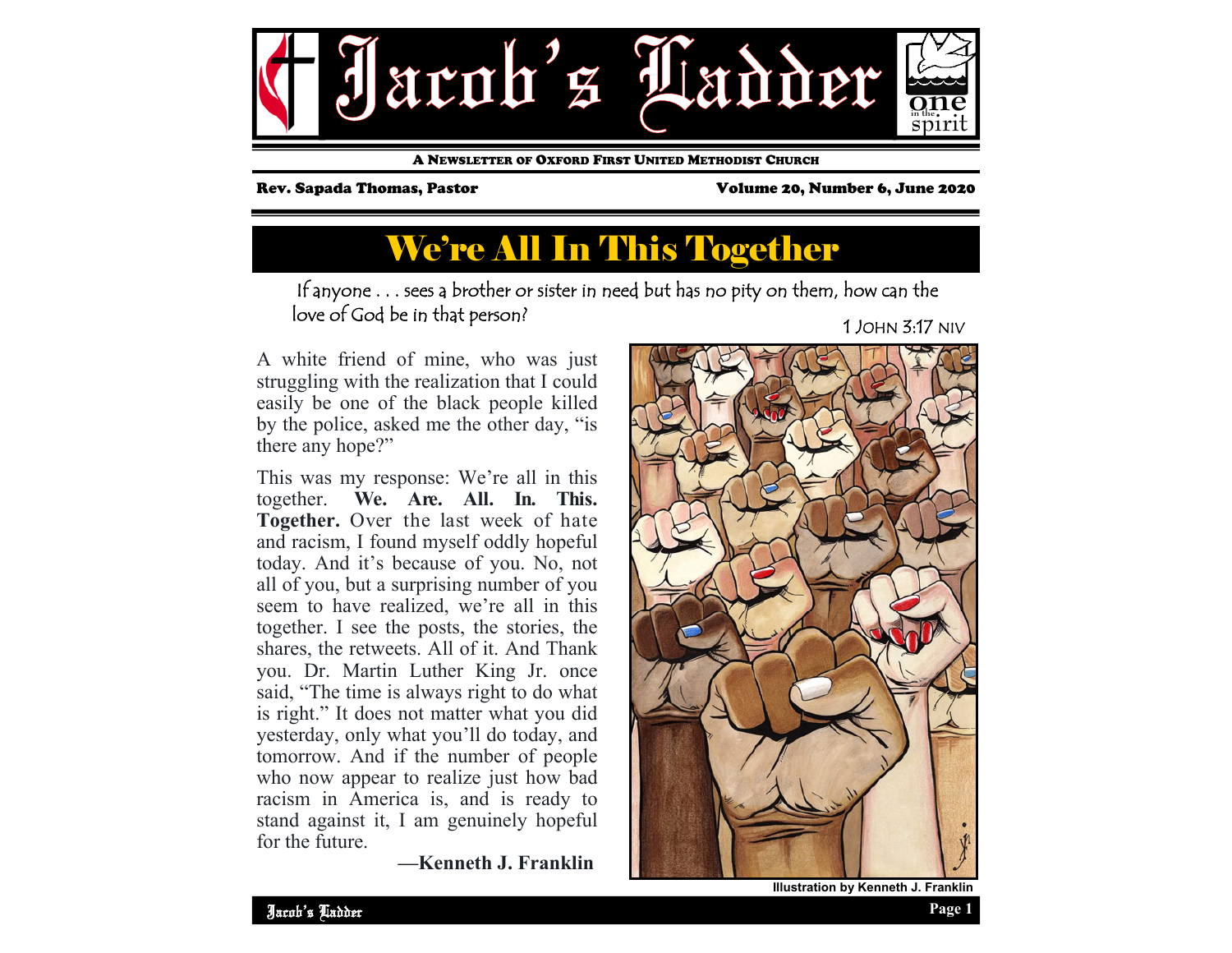## **Carlos "C.J." Richardson Honored**



On Sunday, May 24<sup>th</sup>, Oxford First UMC recognized and honored Carlos "C.J." Richardson upon the event of his graduation from Oxford High School. Pastor Sapada Thomas posed the following 4 questions to him.

#### *1. What is the most exciting thing you've experienced during graduation?*

The most exciting experience was actually being able to walk the stage despite the unfortunate events.

#### *2. What are your plans after graduation?*

After graduation, I am going to basic training for 15 weeks with The National Guard, and upon returning I will attend Jackson State University.

#### *3. What has Oxford First meant to you during your years in high school?*

Oxford First has definitely been my backbone and helped me remain emotionally stable and kept my head on straight.

### *4. What is your favorite Bible verse?*  PHILIPPIANS 4: 13: I can do all things through Christ which strengtheneth me.

We wish nothing but the best for CJ as he transitioned from youth to manhood.

This pictorial review highlights his day.

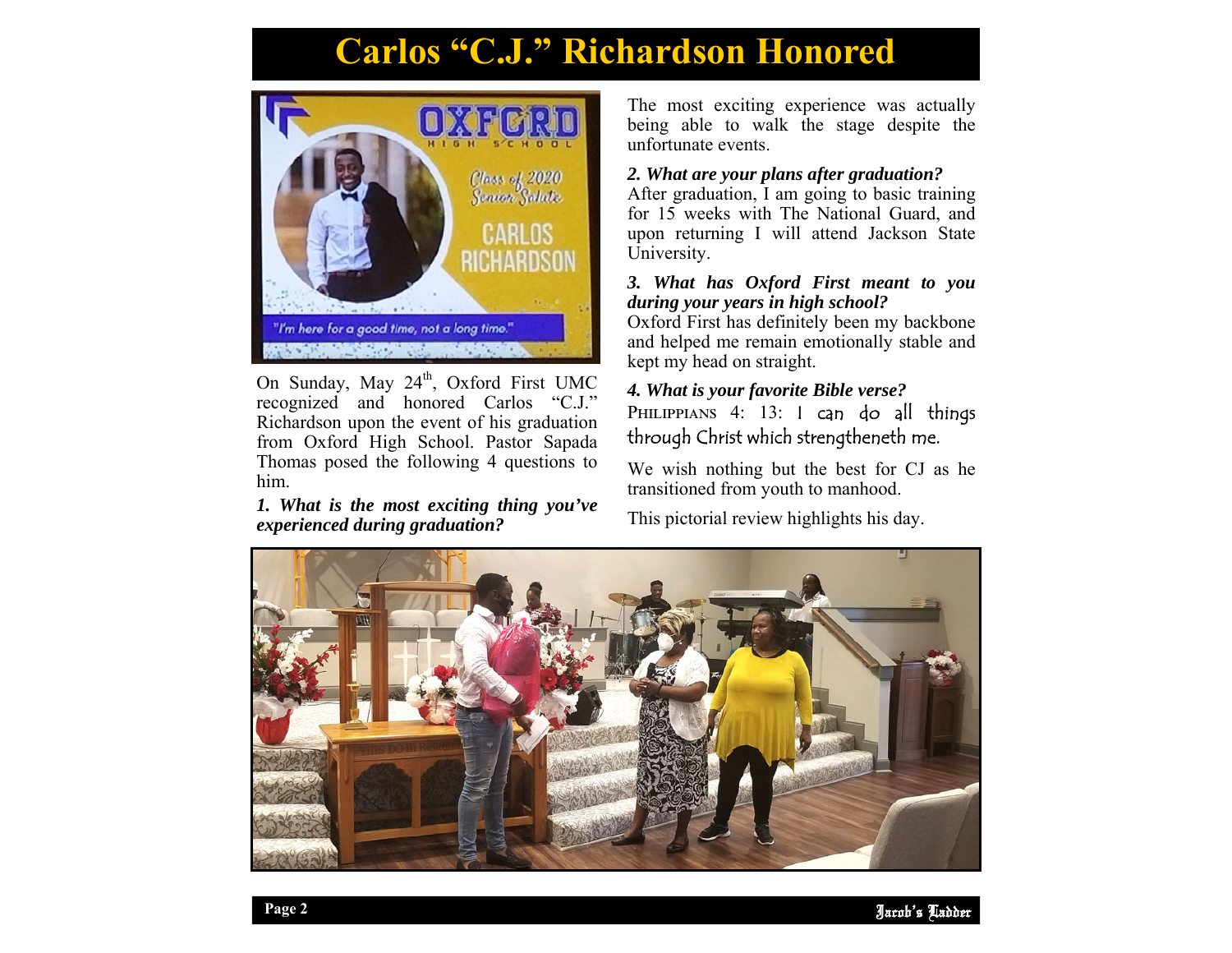

## **The Worthams Recognized**

During a training in February, Kenneth and Barbara Wortham renewed their Lay Servant certification. The Worthams completed a course on ministering to families of individuals with dementia. The Lay Servant ministry is designed to assist pastors in providing pastoral care for congregation and community members. Certified Lay Servants serve the local church or charge in

any way in which their witness or leadership and service inspires the laity to deeper commitment to Christ and more effective discipleship, including the interpretation of Scriptures, doctrine, organization, and ministries of the church. Certified Lay Servants are to serve within and beyond the local church. Some duties of Lay Servants are to: